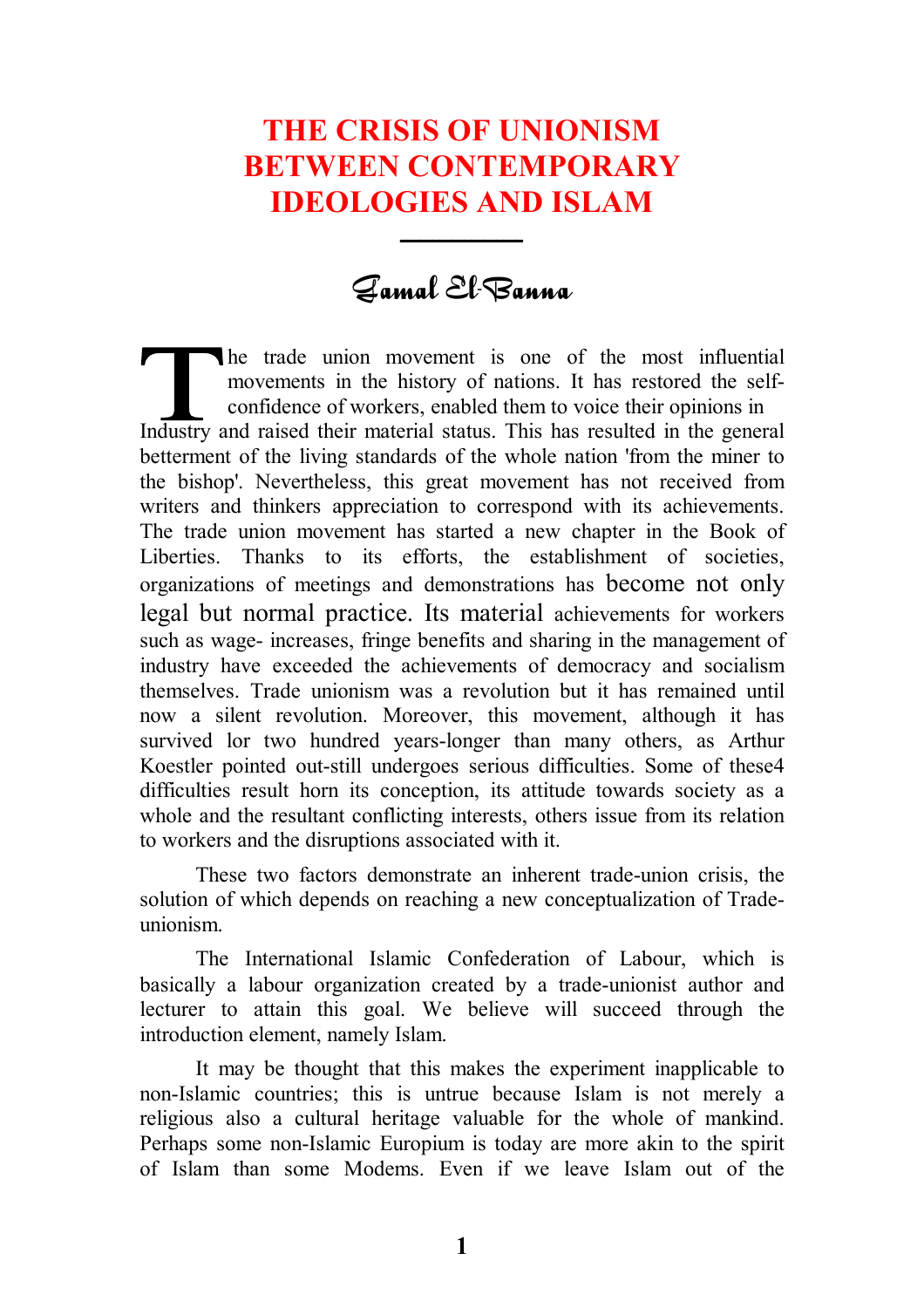experiment, the universality of some of its principles can help in tackling this crisis.

**Contemporary ideologies impose themselves upon tradeunionism** during the first third of the eighteenth century in Britain artisans and craftsmen were confronted by the changes in the means of production, and therefore in their own status, caused by the Industrial Revolution. Their spontaneous reaction was complete rejection. They saw in the engine a diabolic monster, in the factors' an abhorrent prison, and so they started destroying these engines and factories. The Luddite movement was an expression of these sentiments. Writers of that epoch considered Lud a lunatic, a rebel, one of the miserable unemployed, but he was not alone -destroying machines was a phenomenon that repeated itself in every country when they were first introduced. It was natural for workers to feel this way, for the skills which had been of primary importance to industry had suddenly become valueless. But then, as now, resistance to the new technology was of no avail.

Irresistibly Capitalism imposed itself on the whole of society, including the workers.

After two generations of Luddite revolt a new breed of workers emerged, brought up to the idea of factories, who accepted the necessity for working in them. The leaders of this generation of skilled workers, the Junta' (as Sidney and Beatrice Webb in England and Gompers in the United States called them) laid the solid foundation for the (pure and simple) trade-unionism which prevails to the present day in most capitalist societies.

This type of trade unionism not only acknowledges capitalism, it accepts the status quo and owes its very existence to it and derives its techniques from it. In the climate of laissez-faire this movement was able\* to rise and to arm itself with the same weapons used by capitalists.

In Marxist terms, one could say that it rep-resents the dialectical antithesis of capitalism, or the younger brother who was deprived of the right of inheritance for not being the eldest.

Acceptance of capitalism and laissez-faire society was expediency, given the failure of the rejection's movement and the elimination of the communist alternative. Nevertheless, this position imposed serious paradoxes upon the trade union movement. As a representative of the workers, u has to fight for their rights and to eon front capitalist exploitation. On the other hand, it does not aim at the elimination of capitalism. When capitalism is confronted with a serious threat such as communism the trade unions defend it, for the end of capitalism would mean the end of trade unionism itself and the techniques it has developed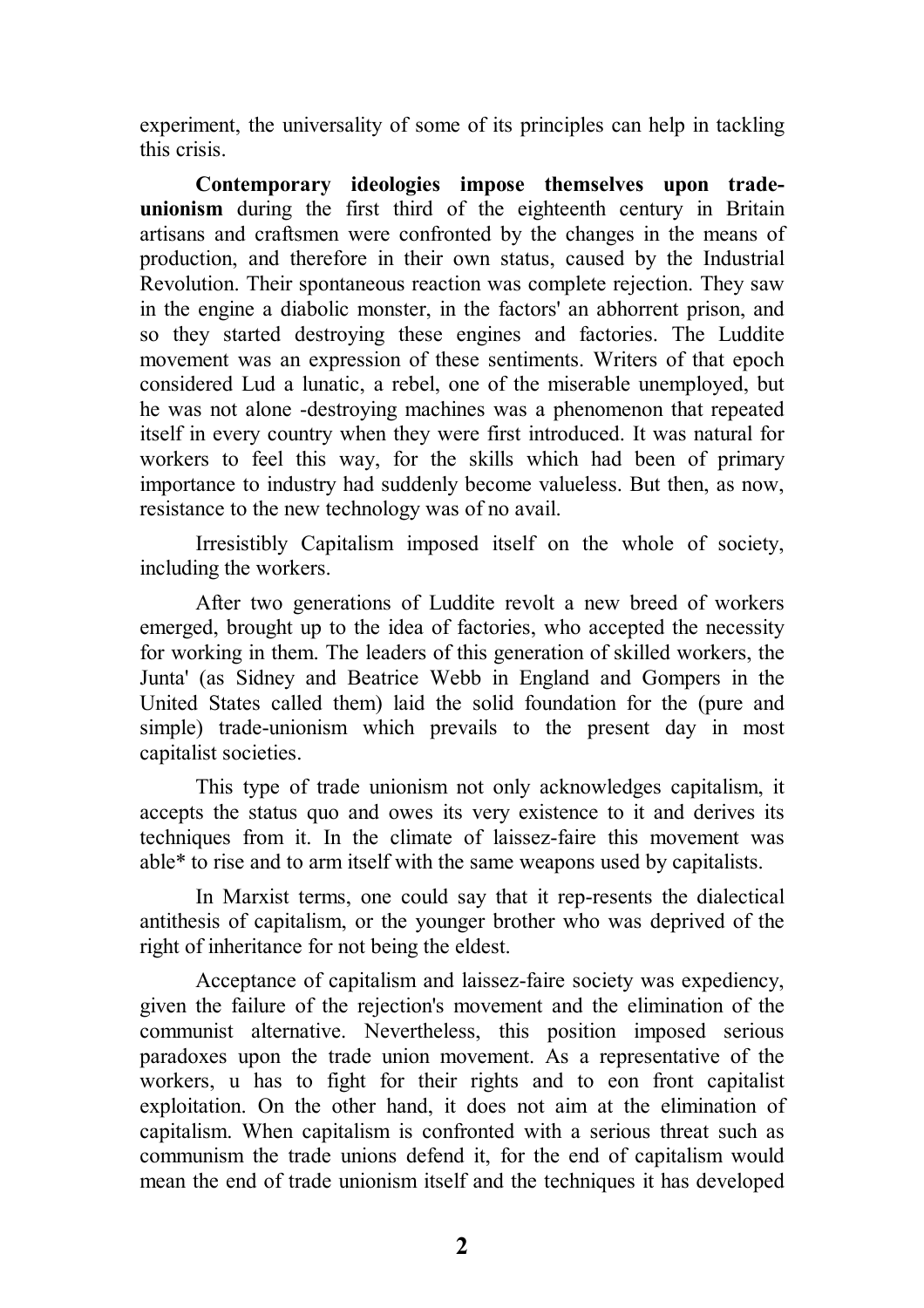over two centuries such as collective bargaining, boycotts, strikes etc. Trade unionism finds itself obliged to play the dual role of Dr. Jekyll and Mr. Hyde. It wages war against capitalism without ever intending to uproot it. This was reflected by a caricature in the Times showing the TUG urging the workers to beat the capitalists, but don't kill them'. This idea seems to have also been at the root of the decision taken by the leaders of the General Strike in 1926. It was not the possibility of defeat but of sweeping victory which made them end their-strike. Such a victory could have led to the destruction of the established status quo, an undesired result for the trade unionists. This paradoxical attitude was expressed by the German labour leader, Fritz Tar now, when he said in the 1931 Congress of the Democratic Socialist Party: "Are we sitting at the sick-bed of capitalism, not only as doctors who want to cure the patient, but as prospective heirs who cannot wait for the end and would like to hasten it by administering poison? We are condemned, I think, to be doctors who seriously wish to cure, and yet we have to maintain the feeling that we are heirs who wish to receive the entire legacy of the capitalist system today rather than tomorrow. The double role, doctor and heir, is a damned difficult task".

#### **The domination of the Communist Party over the trade union movement**

The trade union movement could have found salvation had it espoused Marxism and divorced itself from liberalism; but it realizes that if it does so it would be escaping from the Haying pan to fall into the fire! The exploitation of capitalism is-no doubt milder than the tyranny of the totalitarian state. Friction within the capitalist society is ever-present, but it is not to be compared with the iron tutelage of the Communist Party over the trade unions.

In the first years of the Bolshevik revolution, European trade unions were deluded by communist slogans, but facts were quickly revealed. The suicide of Tomsky, the president of the Russian Federation of Labour symbolized the suicide of the free Russian labour movement at its first confrontation with the regime. Lenin shrewdly put forward a theory which paralyzed trade union freedom without provoking the doubts of the trade unionists. In "What is to be done" he claimed that workers can not originate an ideological theory or establish a political party. The limit of their power is two raise some what the price of labour. Only the intelligentsia sympathetic with labour can conceive of such an ideology or establish such a party to be the fan guard of the working class. As such, there will be no reason to refrain from abiding by its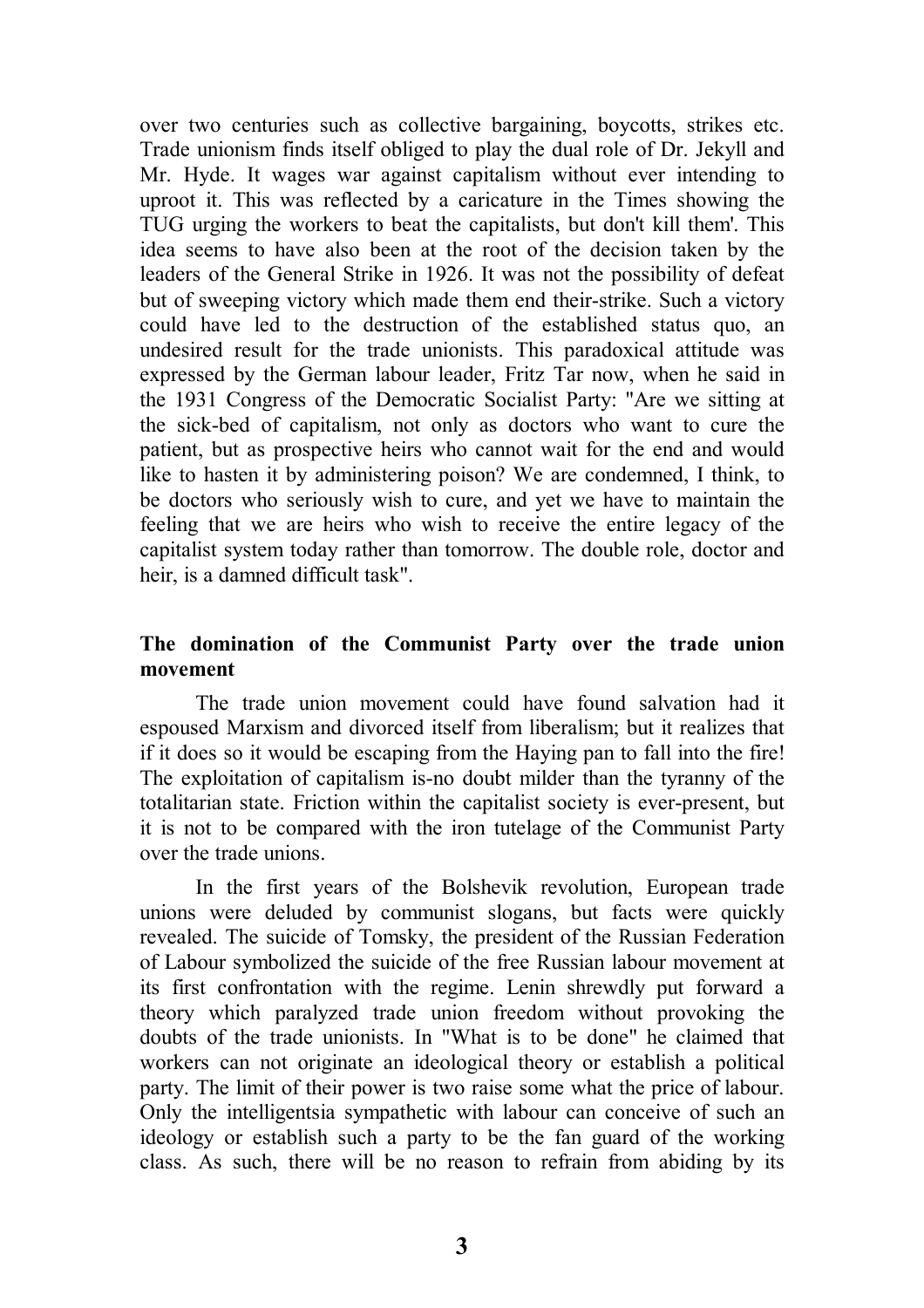policies and decision \*\*\*\*\*\*\*\*\*\*\*\*\*\*\*\*\*\*\*\*\*\*\* \*\*\*\*\*\*\*\*\*\*\*\* \*\*\*\* \*\*\*\*\*\*\*\*\*\*\*\*\*\*\*\*\*\*\*\*\*\*\*\*\*\*\*\*\*\*\*\*\*\*\*\*\*\*\*\*\*\*\*\*\*\*\*\*\*\*\*\*\*\*\*\*\*\*\*

\*\*\*\*\*\*\*\*\*\*\*\*\*\*\*\*\*\*\*\* movement of its freedom and made it the judge of the workers rather than their advocate. In some cases it even became the jailor, who established prisons for them, as indicated by Isaac Deutscher. The brutal penalties once imposed by the Soviet Federation of Trade unions upon workers became the subject of jokes among the repressed people. The forced labour army mobilized by the State surpassed in number all forced labour armies in history including those of the pharaohs and the Romans.

One often wonders how the Soviet trade union movement surrendered to the party. The answer to that is found in the meticulous organization of the party, which makes it into a civil army dominating society in the service of Marxist theory, in the numerous powers of the totalitarian state and the application of conditioning methods. The Russian trade union movement was a recent one without deep roots, for it had appeared only in the beginning of the twentieth century, and it was dominated by political winds. Those who were dissatisfied with Marxism nevertheless considered it the lesser of two evils because of the exploitation and risk of unemployment inherent in capitalist economies, which Marx had pointed out to them.

#### **The Crisis of Trade Unionism in Society**

In addition to problems arising from the different economic systems in which it must survive, trade unions have had to confront the problem of their sectional structure. This structure makes them confine their activities exclusively to the interest of their members, regardless of the interest of society as a whole. This policy calls into question the humanity of trade unionism. It causes society to regard it-despite its struggle for liberty and democracy-as if it were Ishmael in the Old Testament: "His hand against even' man and even man's hand against his". In his book, "The Stagnant Society", M. Shanks expressed his worries concerning the attitude of the British trade union leaders, appealed to them to take into consideration the general interest and called for a responsible trade unionism. This cry was criticized by the wellknown trade union author, Allen Flanders, in his book "Management and Unions" in the following words: "The first and overriding responsibility of all trade unions is to the welfare of their own members. That is their primary commitment; not to a Finn, not to an industry, not to the nation. A union collects its members' contributions and demands their loyalty specifically for the purpose of protecting their interests as they see them,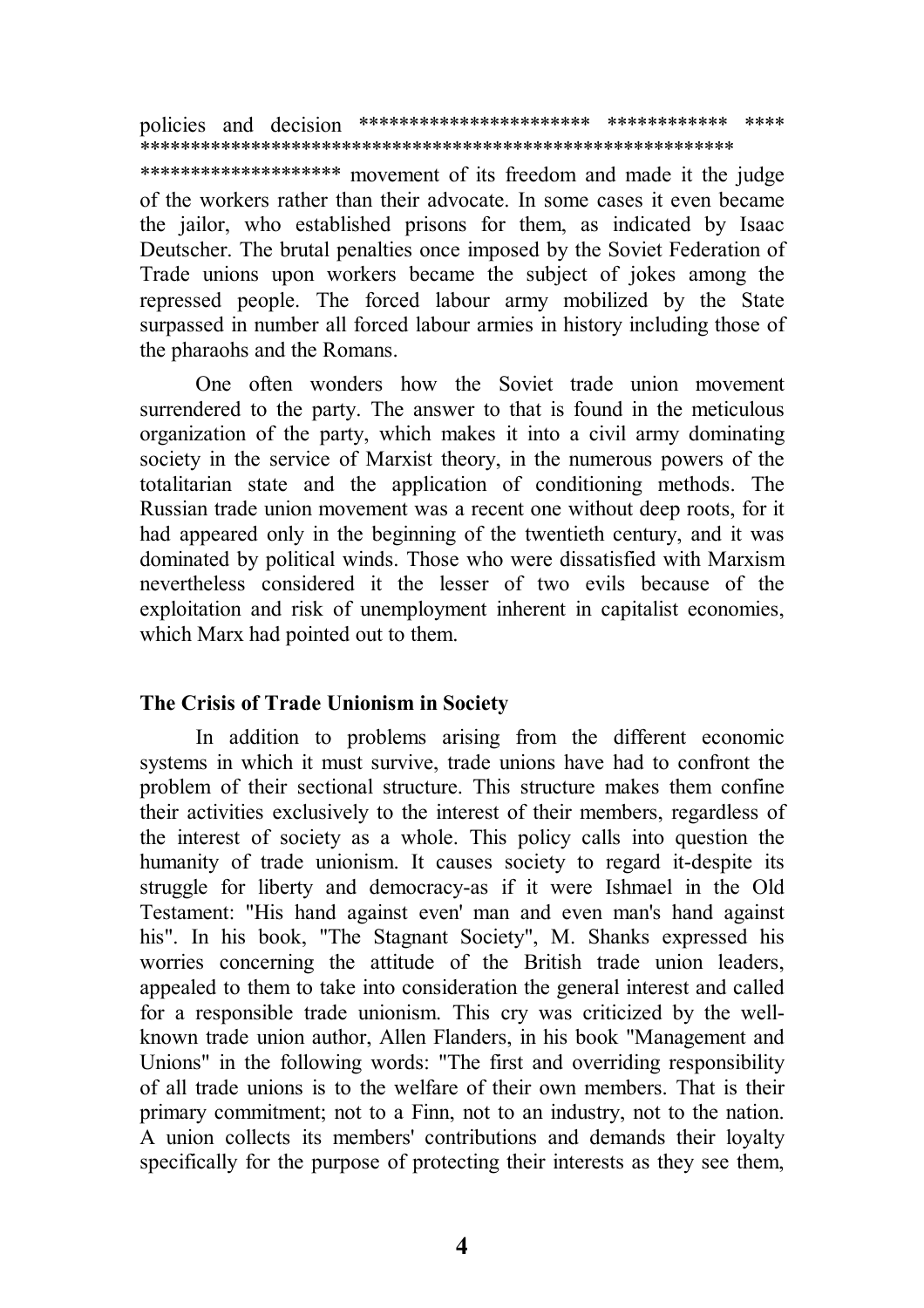not their alleged 'true' or 'best' interest as defined by others". About the sectional structure he confessed: "Trade unions exist to promote sectional interests-the interests of the section of the population they happen to organize. As do professional associations and many other bodies. There is nothing selfish or slightly disreputable about this-it is an essential pan of the democratic process. Indeed, once trade unions appear to be acting as servants of employers or servants of the government they are bound to be written off by their own members who will turn, as they sometimes do already unofficial leaders to take up their demands".

Trade unions no doubt believe in Allen Flanders' words. British trade unionists have applied this policy on many occasions, but the attitude of John L. Lewis, president of the U.S.A. miners, is the best illustration of the case. He challenged American public opinion by calling for a strike at the same time as the United States was declaring war on Japan. It was reported that he said, in justifying this step; "The American people elected Mr. Roosevelt to work for their interest; the miners elected me to work for theirs. 1'A'ervone must work for what he was elected for". The miners' support for Lewis reflects the conviction of the rank-and-file as well as the leadership. Nevertheless, this attitude was in direct opposition to the public good. The unionism is, after all, a part of its society and cannot as cape the recess \*\*\*\*\*\*\*\*\*\*\*\*\*\*\*\*\* which dominate it. If it challenged this society, or even just ignored it, it would have to pay an exorbitant price. It took the British trade union movement twenty years to restore its status after the erroneous gener\*\*\*\*\*\*\*\*\*\*\*\*\*\* and to create a situation in which the Trades Disputes and Trades Unit of 1927 could be repealed. The American trade union movement also slipped from the high peak of the 1937 Wagner Act.

The belief of the trade union movement in the idea that the interest of its members can be pursued without regard for the general interest of society and its refusal even to acknowledge die risks of such a policy are a syndrome of the current crisis.

The issue has an aspect other than workers versus employersnamely labour versus technology. Subjective attitudes drive trade unions to resist technological development and to insist on featherbedding practices, e.g. attaching a fireman to every locomotive even though the use of coal has been abandoned long since, pressing for the continued exploitation of uneconomic mines and continuing to use out-dated equipment. This subjective attitude has hindered the unions from understanding the futility of such practices, for which they deserve more blame than the old Luddites. In this contest between labour and technology the latter will undoubtedly be the winner.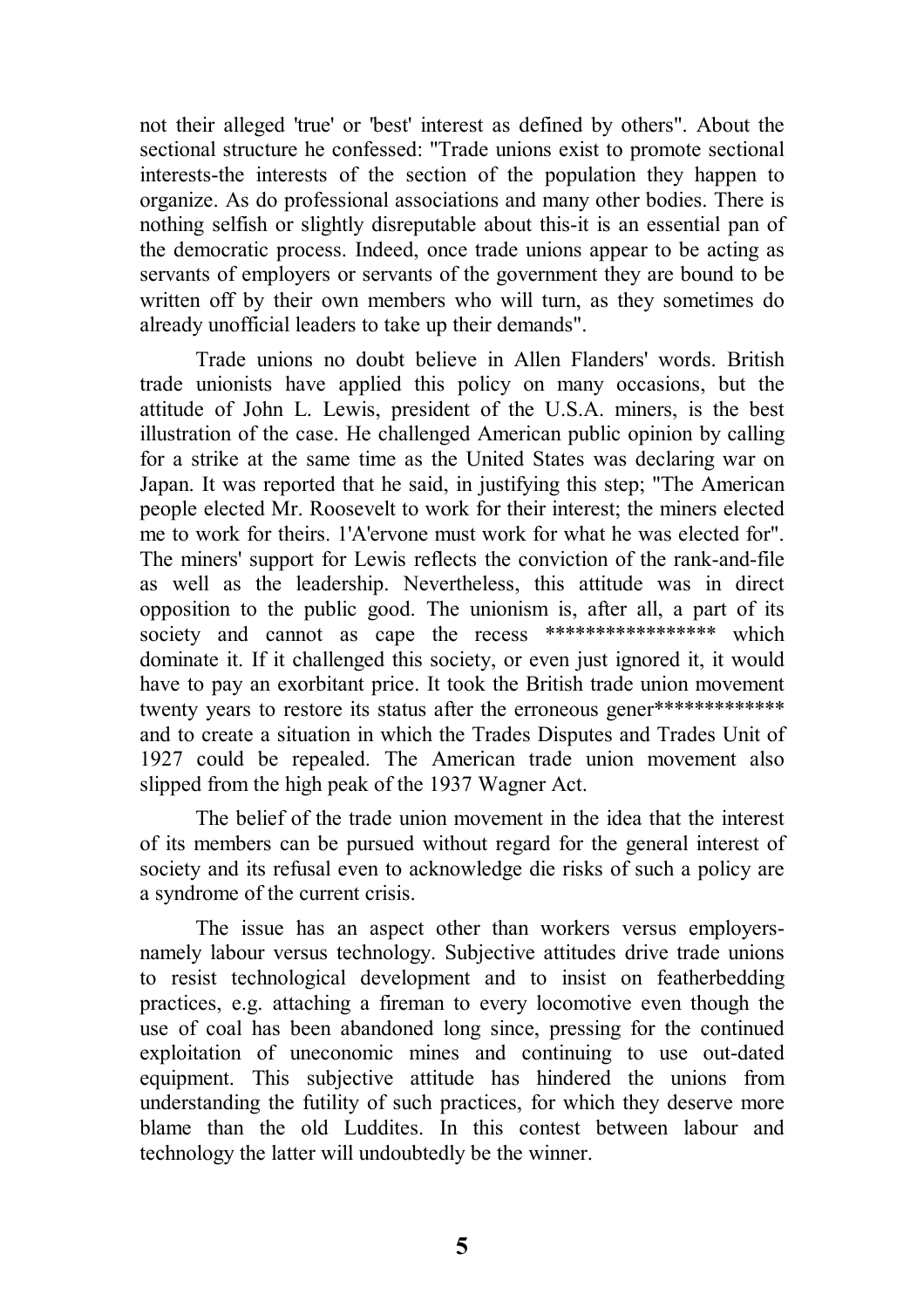When we criticized the trade unions' attitude, we are at the same time condemning the capitalist system and confirming its responsibility. This system inevitably creates moral dilemmas for trade unions, such as when firemen went on strike in 1977 in England and doctors in Sudan in 1984 and in Algeria in 1985. Conflicting interests obliged all these workers to resort to strike although this could mean danger to human life and property. It any blame is to be put on those strikers it must at least be shared by those who drove them to striking. But this is not the case with strikes that result from organizational factors and demarcation lines inside unions. The struggle that had developed between the American Federation of Labour (AF of L) which represents the craft unions and the Congress of Organization (CIO) during an uninterrupted of twenty years (1935-55) led to outbreaks of violence between workers. This illustrious the disastrous result of the conflict of interests within the trade union movement.

Although the trade union movement could represent the working people in toto and is thought by some actually to do so, it has sear eely acted in this capacity. The sartorial nature of trade unionism makes it work at the level of the individual unions rather than at die level of federation. This is not to say, that individual unions have never adopted a national stance. For example, British trade unionism allied with Churchill in the aftermath of the Munich agreement and the German trade unions declared a general strike to resist kapp Putsch in 1920.

Nevertheless, these exceptions do not disprove the general tendency to work primarily for sectional interests. Conflicts between trade unions and the British Labour Party when in power arc a case in point. Again, when Chancellor Kurt von Schleicher requested the cooperation of the German trade union movement to oppose rising Nazism he did not get their support. Earlier, after the defeat of Kapp Putsch, they refused to follow up their success by demanding drastic changes in the established capitalist institutions in favour of labour.

All these examples demonstrate the lack of national awareness and the domination of sectional interests within trade unions.

#### **The Crisis of Lack of Ethics and Objective Principles**

The very nature of trade unions-the fact that they deal primarily with the employer/employee relationship-causes them to be governed by utilitarianism and expediency rather than by principles and ethics that are of an objective and doctrinal nature. Traditionally the trade union movement was no more than a mass technique to manipulate the law of supply and demand to the advantage of labour. It had to do that by hook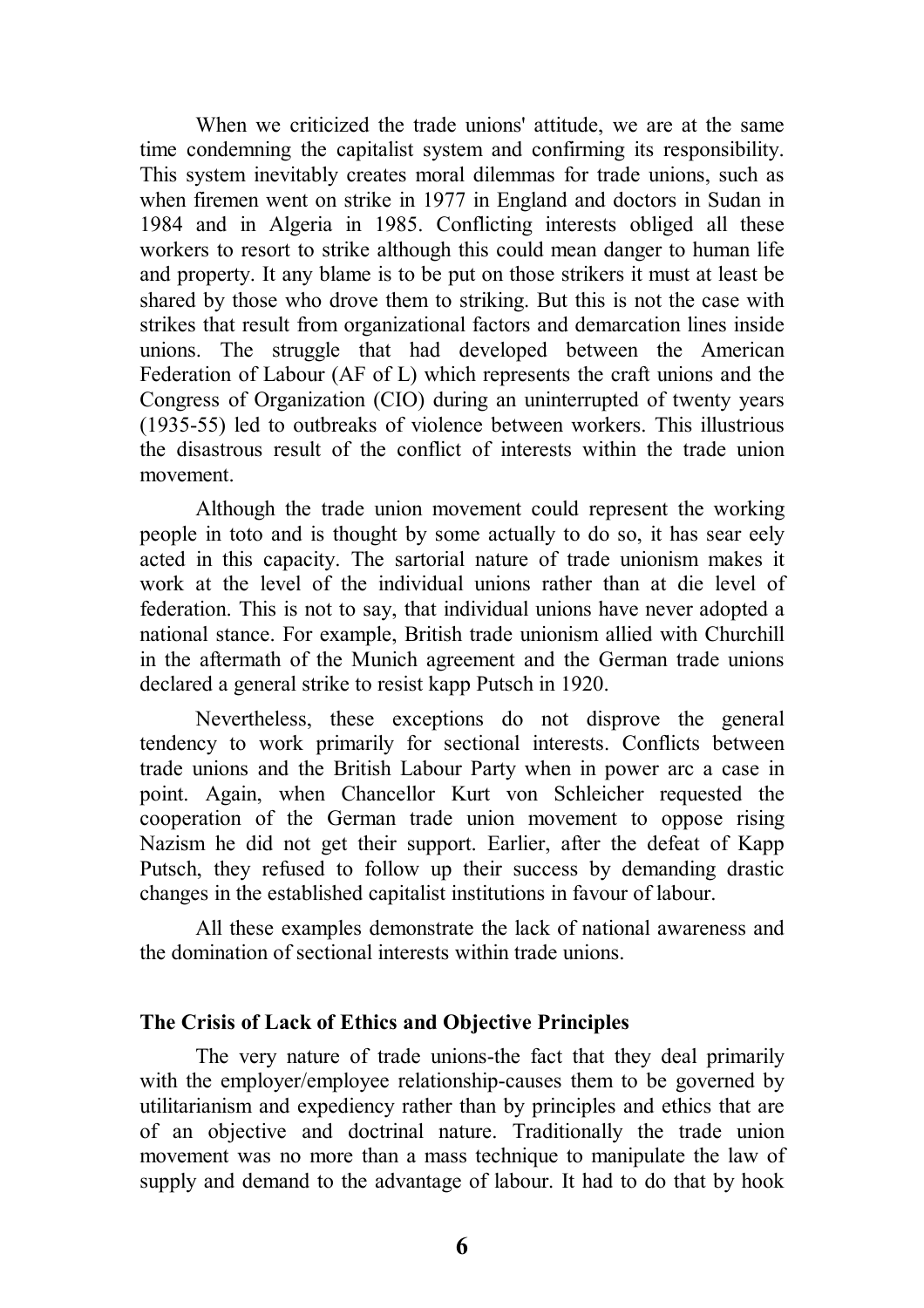or by crook. Opportunism became one of the characteristics of trade unionism. The degree of support from its members depends upon its success in achieving this goal. The trade union movement discovered that organizing labour in one entity that negotiates on their In-half gives it monopoly status. It has taken advantage of this fact by organizing strikes boycotts, picketing, etc. This has guaranteed its success but also rendered it vulnerable.

Among the most peculiar paradoxes of Man's condition is that although he cannot live without bread he cannot live upon bread alone. Man's life does not seem complete to him without ethics values and principles to satisfy his mind and soul, guide his action and allow him inner peace and harmony. Furthermore, human society cannot be immigrated except by virtue of principles ethics and values the \*\*\*\*\*\*\*\*\*\*\*\*\*\*\* of which \*\*\*\*\*\*\*\*\*\*\*\*\*\*\*\*\* its absolute objectivity. The force of this paradox is illustrated the by the fact that masses are ready to die for the sake of such principles, whereas they are not ready to for a loaf of bread. Absolute and objective principles usually associated with idea of God are greater than individuals and than life, therefore sacrifice of life for their sake is unintelligible, for how can we sacrifice of life if our aim life itself.

There may be variation in the degree of priority accorded to the moral and the material aspects of life. This fact in itself displays the importance of ethics. The traditional trade union but techniques-as mentioned previously-to control the law of supply and demand in favour of labour. This lack of ethics has often led to a kind of alienation between workers and their trade union and the reluctance of members to actively participate \*\*\*\*\*\*\*\*\*\*\*\*\* often very difficult to secure the necessary quorum in trade union meetings. Applying the system of contracting-in to membership rather than contracting-out would lead to loss of a great percentage of membership\*\*\*\*\*\*\*\*\*\*\*\*\*. The only occasion no which most trade can summon the major \*\*\*\*\*\*\*\*\*\*\*\*\* their members is for the renewal of the collective agreement. This only happens every two three years. In this respect a union resembles a joint stock company-the shareholders of which do not convene except for the distribution pf profits.

Yet a trade union is not a commercial company; it is a mass organization which is an important part of the society in which it is founded. It has to-whether to wishes or not- participate in general policies. It is very difficult to justify the existence of such an organization if its sole function is TO TAKE and its only slogan MORE. This mercenary unionism cannot win the respect and appreciation of the rest of society. Society may even threaten to apply to it the laws that are applied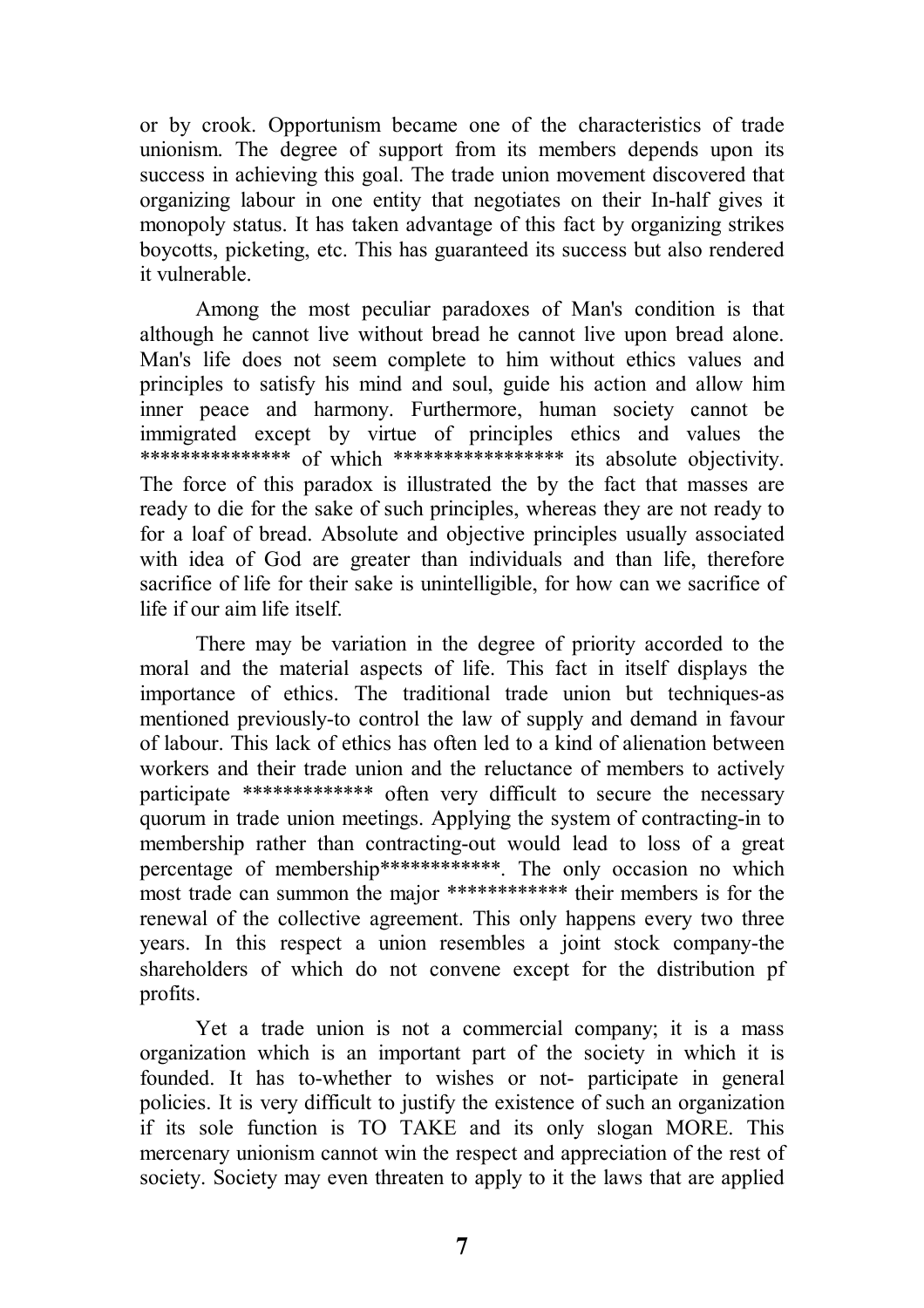to monopoly companies such as the Sherman Act in the U.S.A. or the Conspiracy doctrine in Britain. Worse than that, trade unions may not enjoy the wholehearted loyalty of their members. Man's happiness is not always in taking - it is sometimes in giving. This is the reason for the lack of warmth in its relation with its members which makes them resort to other associations to fulfill their non-material aspirations. If this dual membership is possible for the rank-and-file is quite difficult for the leaders.

The Amalgamated Society of Engineers (ASE) lost, in the '80s of the last century some of its prominent leaders such as Tom Mann, John Burns and Ben Tilled. In the U.S.A. Victor Debbs, the leader of the railway workers was convened to socialism in the thirties of this century.

Lack of ethics can lead to corruption and racketeering such as happened in the U.S.A. It was not only the notorious Teamsters who were guilty; this was seen as a general problem because the elimination of corrupt practices was one of the principal aims in the agreement between the two conflicting parties-AF of Land CIO. In the developing countries we may not find such symptoms of the lack of ethics, but we find submission to the government on the part of the union sand they have become the chosen tool of some regimes to fit it her their policies. II the unions had faith in God, who is more powerful than the rulers, they could resist government pressures and temptations.

#### **The Importance of Metaphysics**

Archimedes, the old Greek physicist, thought that if he were given a huge lever of iron and a solid external ground to stand on he could move the earth. The problem may not lie in finding such a lever hut in finding such a standpoint outside the earth itself.

The point we want to make is that in order to change any situation one must he outside it. The eye cannot sec itself. Wemay have to withdraw several steps from a certain picture to be able to sec it in its totality. This means that if the trade union movement aims at changing the existing institution it has to get its inspiration from a source other than liberalism or communism. Drawing its inspiration from liberalism would limit it to what Keynes has to offer. Under communism it would be imprisoned behind the bars of dialectical materialism and the tutelage of the exclusive ruling party.

Whence, then, could trade unions draw a source of inspiration outside the established status quo and liberated from its field of gravity?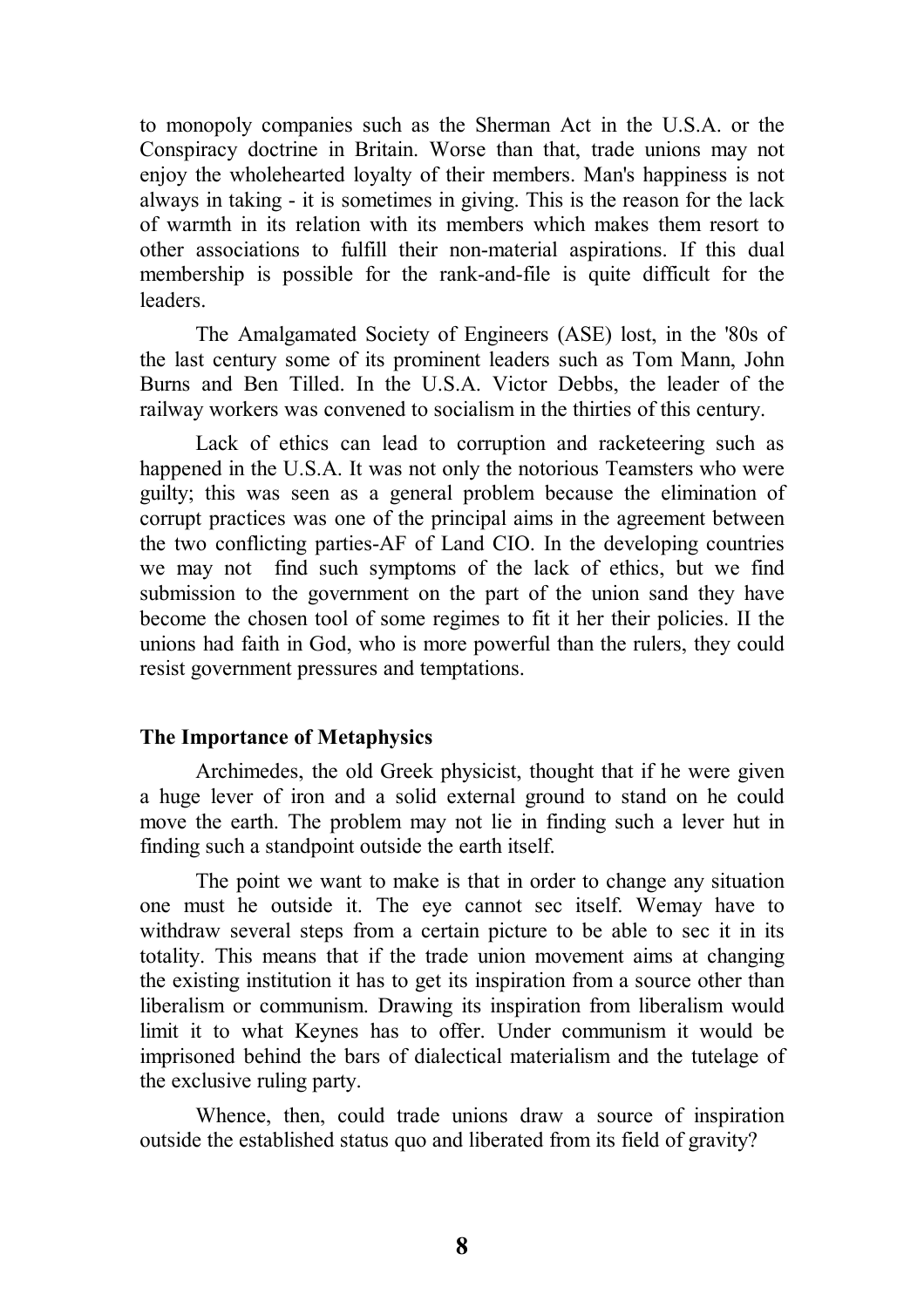Only religion is capable of providing such an external source. Its theory stems from the realm of metaphysics which is free from the influence of the status quo.

In religious terms it stems from God. Not only its theory but also its medium, i.e. Revelation enjoys this freedom.

It is a pity that the metaphysics of Europe does not go beyond philosophy, which is a poor alternative for religion. The metaphysics of philosophy is governed, after all, by existing conditions because it knows no revelation.

Philosophy can produce its antithesis as in dialectics, but this antithesis carries the hereditary genes of the thesis from which it originated. Therefore, change is bound to be within the framework of the stem and not outside it. This explains why communism, no matter how different it claims to be from capitalism, bears the same material nature and uses the same coercive techniques. Among the other differences between philosophy and religion is that while philosophy is the religion (and a poor one, too) of the few religion is the philosophy of the masses. Therefore religion, because of its independence and its appeal to the masses, became1 the uppermost force in social change. The three greatest revolutions in the history of human society are Judaism, Christianity and Islam, each of which liberated large masses of people in the ancient world.

This demonstrates how wrong Marx was in claiming that religion was the opium of the people. For, on religion had rested people's revolutions. Until today. religion's greatest contribution the idea of God, symbol of perfection and supreme force behind ere, it, characterized by wisdom, omnipotence and Life-remains the ideal that inspires humanity to look for a better world, one' that will supercede existing systems and resolve their defects and contradictions.

Prophets have always represented for humanity leaders who are above corruption and the temptations of material gain.

In the first pamphlet of the International Islamic Confederation of Labour we expressed our sorrow that the International Federation of Christian Trade Unions changed its name to "World Federation of Labour" and said: "It was a pity that the Christian Federation of Trade Unions changed its name. Christianity by all means has values that surpass the caprice of politicians and capitalists. However, it seems that this change was inevitable, because Christian values are essentially those of Love and Mercy. No social order can be based on such sentimental values, even though they are needed to modify the solid foundation of social order that is Justice".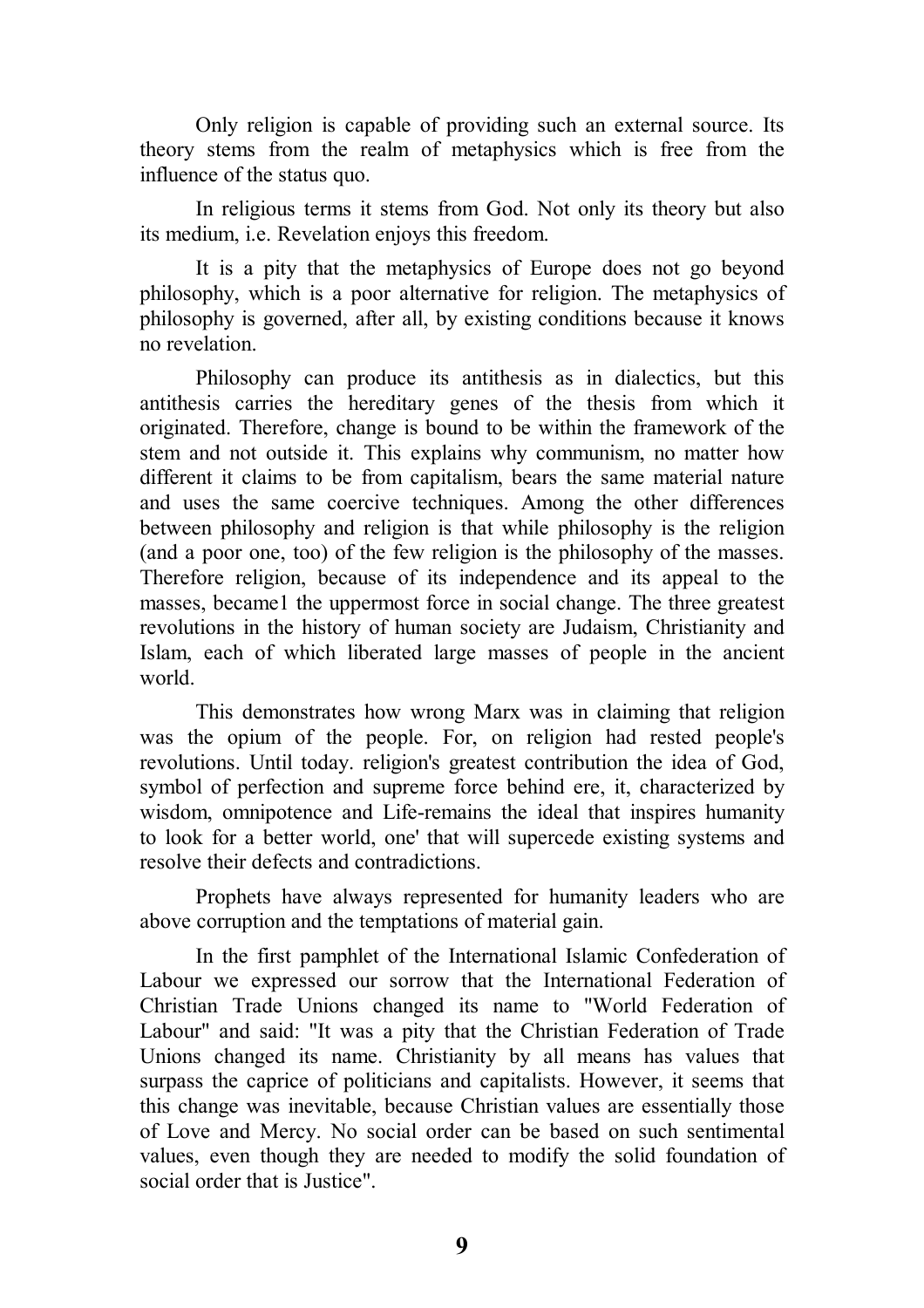### **Islam and Islamic Justice**

- The previous quotation leads us to the role of Islamic justice in trade unionism; but first we must explain briefly the fundamentals of Islam since it was and is misunderstood in European thought. In one of the International Islamic Confederation of Labour pamphlets we gave a broad outline:
	- (1) Islam is the last and purest crystallization of celestial religions. It does not discriminate among them, or fee antagonism towards any. It considers all Prophets venerable messengers of God. Mohamed spoke of Prophets as brothers and religion as a solid house with a gap which Islam rose to fill.

The existing contradicts ions and conflicts among religions are the bitter fruits of various churches, their desire to monopolize religions, to interpret them according to their own interest or understanding.

Islam secures freedom of belief to Moslems and non-Moslems. It refuses any interference between man and God and does not recognize am tutelage or priesthood.

- (2) The key line which governs Islamic conception and prevents its deviation is the4 conformity with Quran and the confirmed commands of the Prophet (al-sunna).
- (3) Meanwhile, we have the liberty in interpreting and understanding the texts provided this interpretation does not contradict their meaning. Obviously our understanding will be different from that of our ancestors, this does not disturb us.
- (4) Absorbing the spirit of Islam is the best was la understand Islam. Tins as a whole.
- (5) The main characteristic of Islam is Justice; this is what distinguishes ii horn Judaism and Christianity. The main characteristic of Judaism is Monotheism, of Christianity. Love Nether of these two can be a suitable basis (or a social order, only justice is the social virtue, the virtue of virtues.

Because Islamic justice is God's Justice. Islam imposes it upon all: governor and governed, rich and poor a like. No sectarian even the head of the State, has any special prerogative from its rules. No sectarian or subjective interests are allows for. Constitutional legality can be better attained by Islam than by other doctrines. If the Capitalist State is the Individual State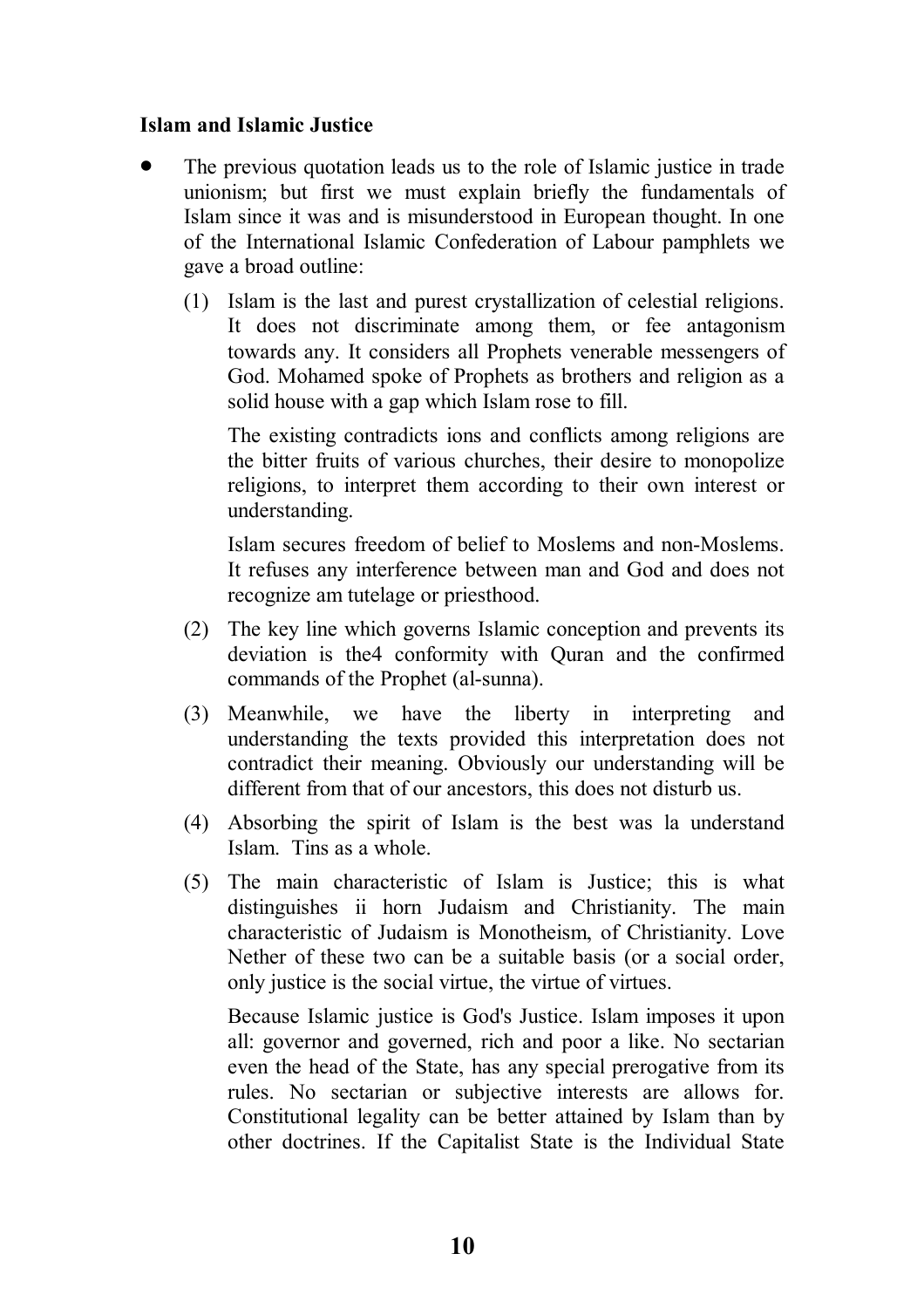and the Socialist State is the Party State, then the Islamic State is the State of Divine Law.

Those who arc ignorant of Islam, or Islam's enemies may say that Islam. justice is a mere word that means nothing, a slogan that eludes the masses. Communism is a word Quality is a word and Democracy is a word. Islam has clear positive and negative regulations to apply Justice, to prevent injustice and establish society upon security. The Prophet and his Caliphs, especially Omar, laid down definite precedents and rules that make justice a living fact. So ii is a gross mistake to speak about Islam Justice as a mere slogan. It is the cornerstone of Islamic society.

- (6) The popular aspect of Islam has not been accorded until now the importance that it deserves. Most Islamic writers have not given enough attention to this point. Treating Islam from the common people s point of view will give Islam again the vitality that it had when the Prophet presented it to the poor and wretched folk of Mecca.
- (7) We arc well aware of all allegations and anti-religious propaganda that may arise in opposition to this Confederation. We acknowledge that religions were used in deluding the masses and in justifying exploitation. Equality, liberty and democracy are also misused.

Concerning the application of Islamic doctrine to minorities, we must state that Islam is the only celestial religion ,o have recognized frankly and by name all the known religions-because it is the last of them to come into being Moreover, the holy Quran refers to unknown Prophets. Islam gives me believers .nail religions their complete freedom and bestows upon them us protection. Non-Moslem minorities live happily and peacefully under Islamic rule and enjoy their full rights.

When differences in decisions among individuals or organizations occur, it is an established rule that the decision of the MAJORITY will be applied. This is what democracy requires and no other alternative can be found. We cannot make the majority submit to the minority. Diluting decisions and accepting contradictions is more harmful and unjust. In European countries, this rule (the rule of the majority; injures the interests and freedom of minorities, as happens now to Moslem minorities, but Islam protects minorities from such prejudice, because it gives the minorities natural and inalienable rights which Islamic governments can not violate. This is the ad vantage of Islam, of which minority's arc well aware and which made them-in many cases-prefer Islamic rule to their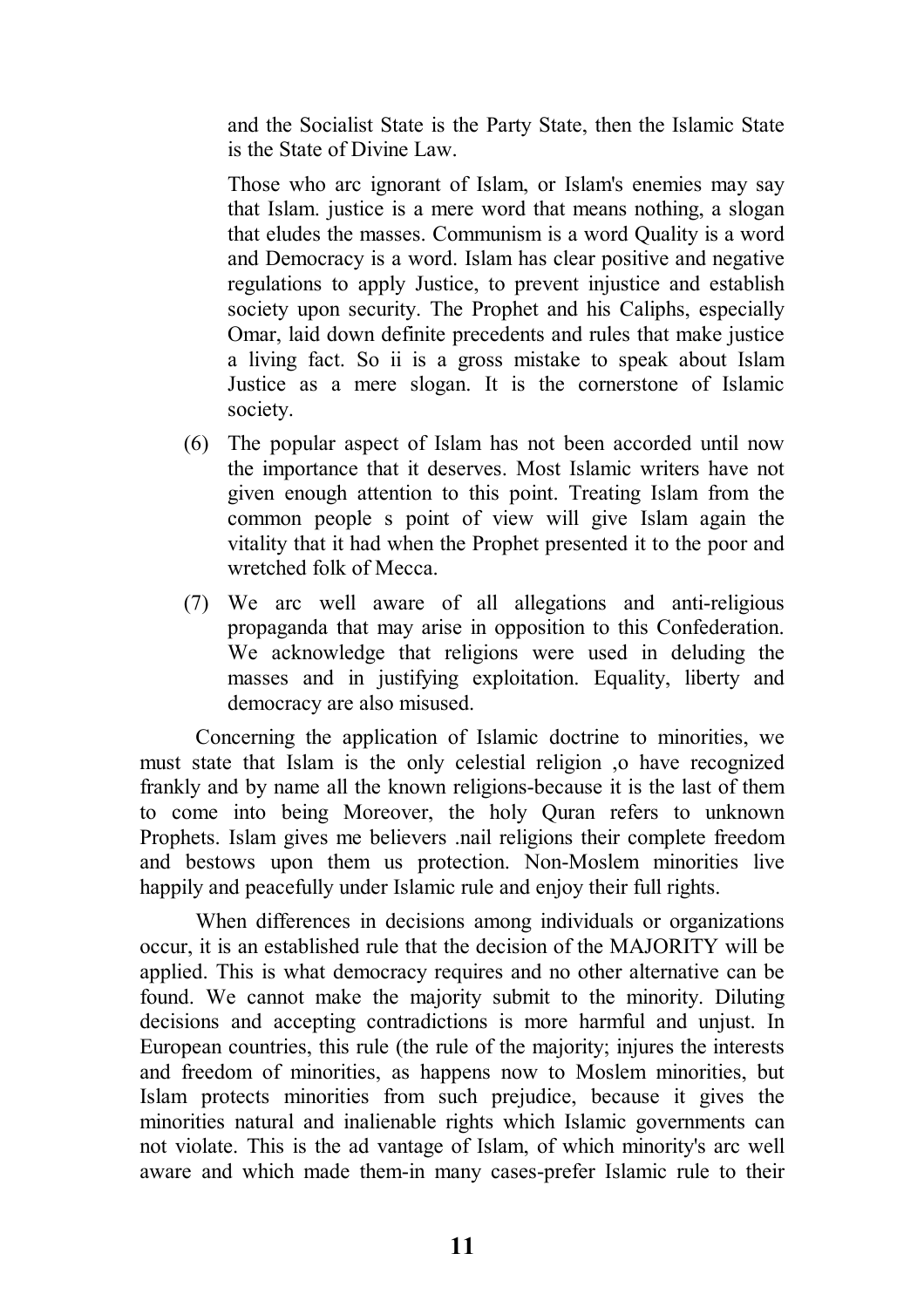own, given the many sartorial or doctrinal differences that occur amongst them and prevent neutrality. History proves that Islam was kinder and safer towards Christians, on the whole, than many Christian regimes.

The International Islamic Confederation of Labour is not against die existence of Christian trade unions. Islam differs from the totalitarian regimes which prohibit the establishment of organizations which do not conform exactly to the rules they lay down. The Islamic point of view on this conforms to the classical description of trade union freedom expressed by the I.L.O. in its famous convention (no. 87 of 1948) which acknowledged the freedom of workers to establish trade unions of their own choice.

But these unions will be in Moslem society's minority unions.

According to democratic principles, in particular the principles laid down by the I.L.O. in cases of trade union pluralism, only the most representative organization will represent all the workers. This means that minority unions have no chance of representing their own members, and so affiliation to majority unions (Islamic unions) may be preferable to them since they will lose nothing and will have a chance to participate in decision-making within the majority trade unions.

The International Islamic Confederation of Labour willingly accepts the affiliation of non-Moslem trade unions provided they undertake to work under the banner of the Confederation and respect its constitution. There is no paradox in this. Islam recognizes all other religions, treats their Prophets with reverence, attributes differences to churches and priests and their misinterpretation and misconstruction of texts. Islam is not a monopoly by Moslems, it is a commonwealth for ail mankind, a heritage of all nations and generations which participated actively in the history of human civilization. The only required condition from the non-Moslem trade unions is belief in Islamic Just ice, and not Islamic creed.

Every Islamic call is a call to international solidarity and brotherhood, not only because of the objectivity of Islam but also because Islam eliminates completely all racial, social and national barriers. The existence of various religions does not annoy Islam for it is the will of God that this should be so. The idea is frankly and repeatedly mentioned in Quran. When Islam swept ancient world, it was not by the sword only. But also by "the scabland the book" in the words of the Quran, i.e. Justice and Knowledge. After that Islam did not try to convert you the vanquished people of the Balkans, Spain and Lebanon.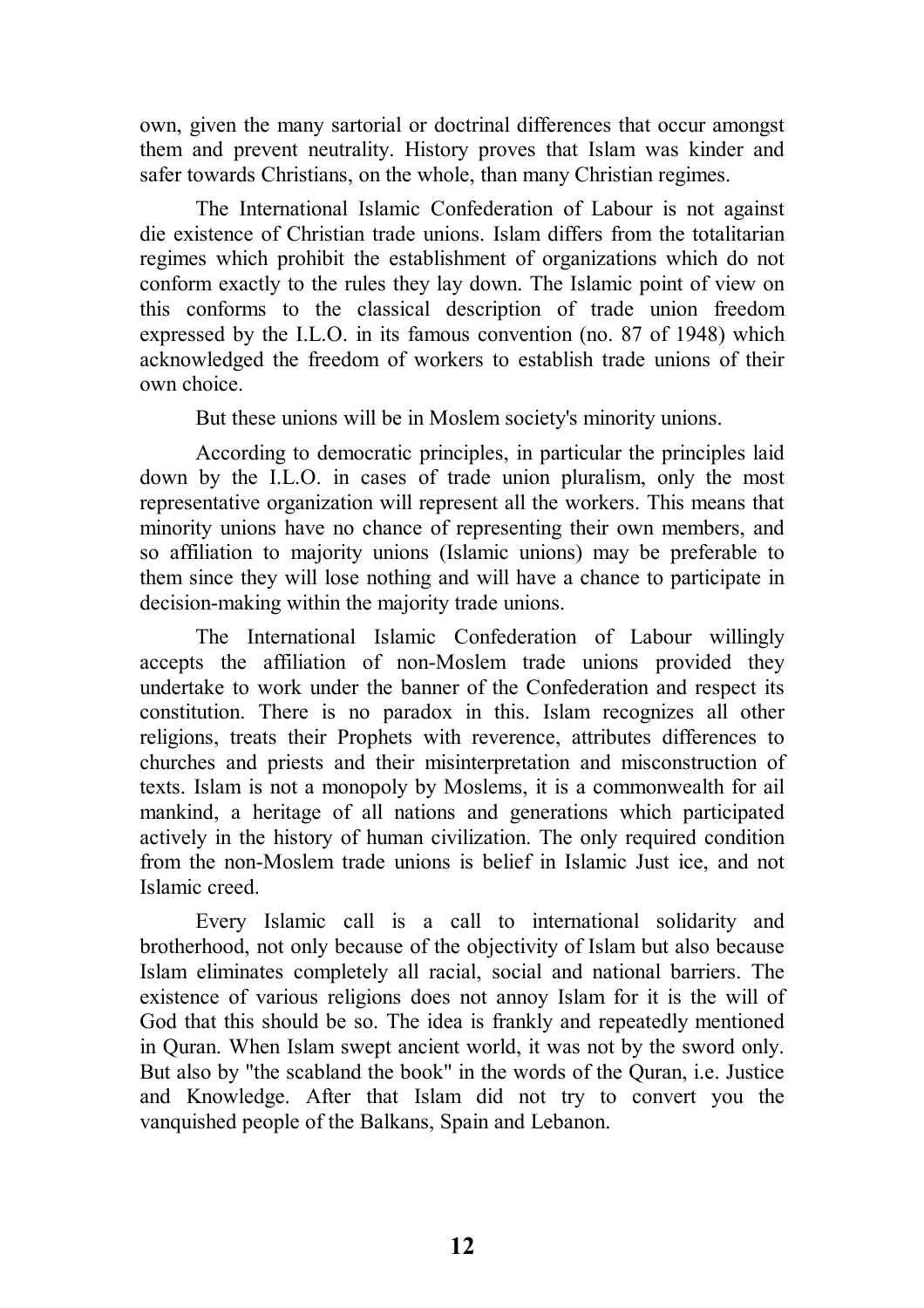There is a close link between trade unionism and Islam. This link is justice-the1 most important characteristic of Islam and at the same time what unions claim.

In Islam justice is an integral part of Oman and the proven Sunna, meaning that it is divinely derived. Therein' it acquires the holiness of doctrine and applies to die entire Moslem society, government and governed, employers and employees alike. Such is not the case with other versions of justice which are decided upon by individuals, governments or judicial assemblies who arc not immune from subjective considerations.

Justice in the Quran is not only a general directive, but specific regulations are given. There is "Al-Zakah", for example, a capital levy estimated between 2.596 and 10% of capital. During the twenties in Britain Hugh Dalton presented the revolutionary idea of taxes being imposed not only on income but on the whole of capital. This was included in die Labour Party platform.4 Islam prohibits usury, hoarding and all forms of misuse of money. Property in Islam is functional, very near to what Professor R.H. Tawney envisaged in his book "The Acquisitive Society". Quran ordains "Shura" (consultation) in every aspect of life, from family to management of industry, to affairs of state.

It is worth mentioning that Islam recognizes both the material and die spiritual aspects of human nature and finds them complementary rather than contradictor)'. It even rewards the sexual relationship between husband and wife, because if it were practiced outside marriage it would be punishable. The Justice of Islam denies that a person be punished for a wrong deed and not rewarded, correspondingly, for a correct one.

The idea of the Hereafter in Islam is not simply for prohibition and incitement but is basically meant to be an embodiment of the idea of justice. If tyrants, robber-barons and others manage to escape punishment in this life the whole edifice of justice will seem to be shattered. Likewise, the sweat and effort of millions of unknown soldiers who have spent their lifetime working in silence would be mere folly, or at best an irremediable form of injustice. The idea of Paradise and Hell evens the scale that was not balanced in life. Those who went unpunished will get their fair trial and those who went unrewarded will be recompensed.

All these illustrations show that justice is not a characteristic of Islam which deals exclusively with the economic but that it is in fact at the very heart and essence of Islam.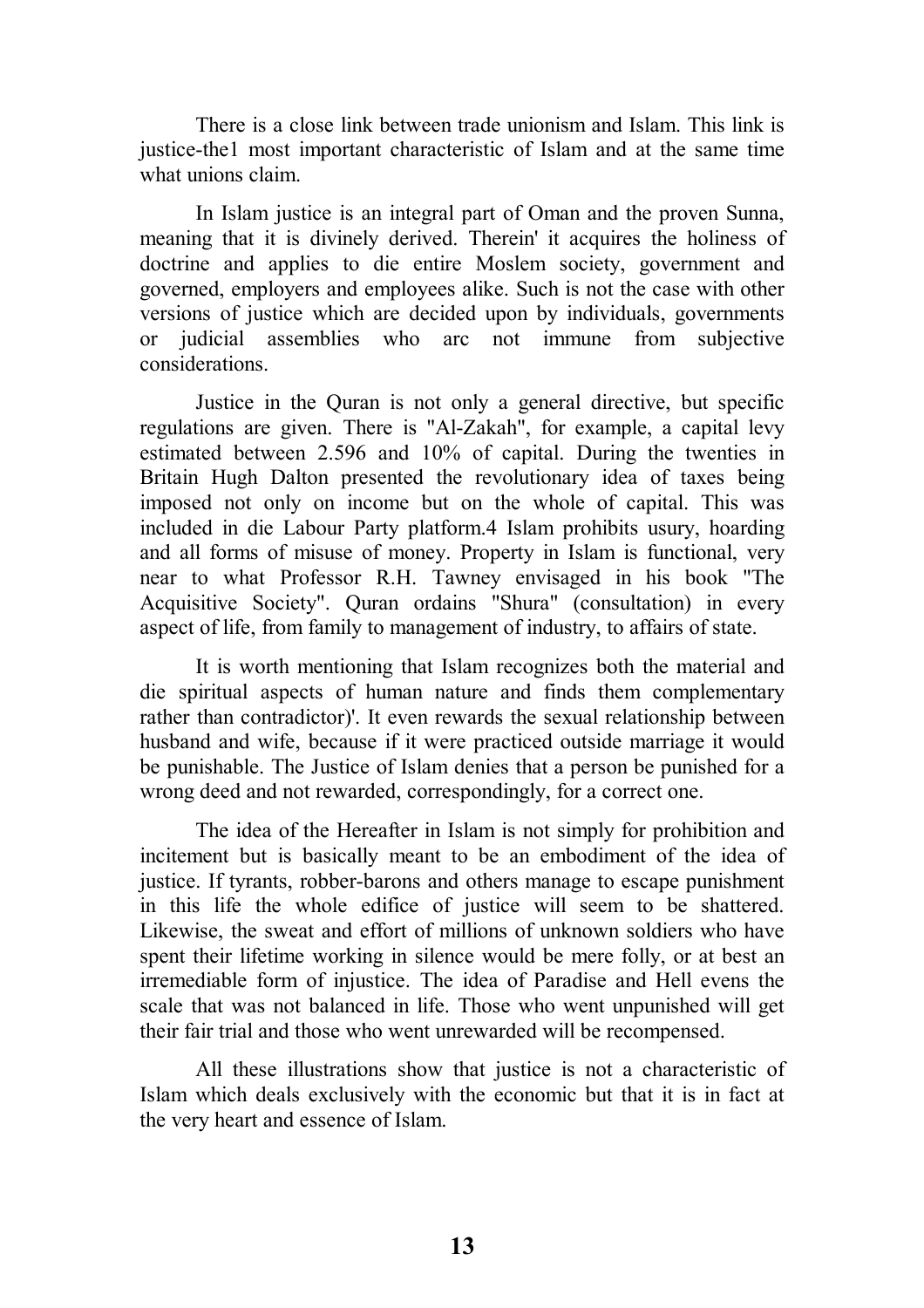#### **Islamic Treatment of the Trade Union Crisis**

Recognition of Islam by the unions as the ultimate source of inspiration will settle most of their problems and solve the crisis in the following way:

(1) Trade unionism will no longer be a nine practice, but will acquire a theory.

The search for such a theory is no easy task. In fact there are only two theories-communism and religion. Liberalism is not a theory. Actually, it is a negation of theory, based on the idea of laissez-faire or letting everyone do as he wishes. Even if such wishes and practices are contradictory, the mechanism of reactions will settle their difference. In such a situation the privileged, whether by inheritance, position or exceptional intelligence, will win the contest. This is why trade unionism hates capitalism, which is the economic aspect of liberalism. The communist theory is governed by the necessity of the one ruling party, and its tutelage over trade unionism. This leaves us with no choice but religion. After all, unionism is not far from religion. The first trade union in the world was born in the Printers' Chapel, according to the Webb's. Religion is a divine mission. It has a Holy Scripture, divinely endowed Prophets and ancient traditions. If all these arc pro-labour, why doesn't trade unionism adopt them? This would supply it with devotion, a sense of belonging and self-esteem.

(2) Trade unions will be freed from basing their claims upon subjective considerations. They would be able to dispense with die TO TAKE function and the MORE slogans. Their claims would be based on an objective standard, the noblest and most rational, namely Justice. No one can deny such a standard unless he is ready to be stigmatized as "unfair", thereby challenging the uppermost ordinance of religion.

As earlier mentioned. Islamic justice is an objective one, ordained by God and established in the Quran. Thus, there is little possibility of its being tampered with.

It may be said that ali these are precarious hypotheses and that the only guarantee for workers is the power of the union and its decisive weapon, the strike. Islam does not refuse the idea of the strike, but considers it the last resort, and if the true principles of Islam are applied there would be no need for it. On the other hand, let us also consider the dark side of the moon. The strike is a hateful method, which injures the workers themselves, annoys citizens and may even lead to some losing their lives, such as was the case in the doctors' strike in Nigeria. It must be agreed that in many cases this